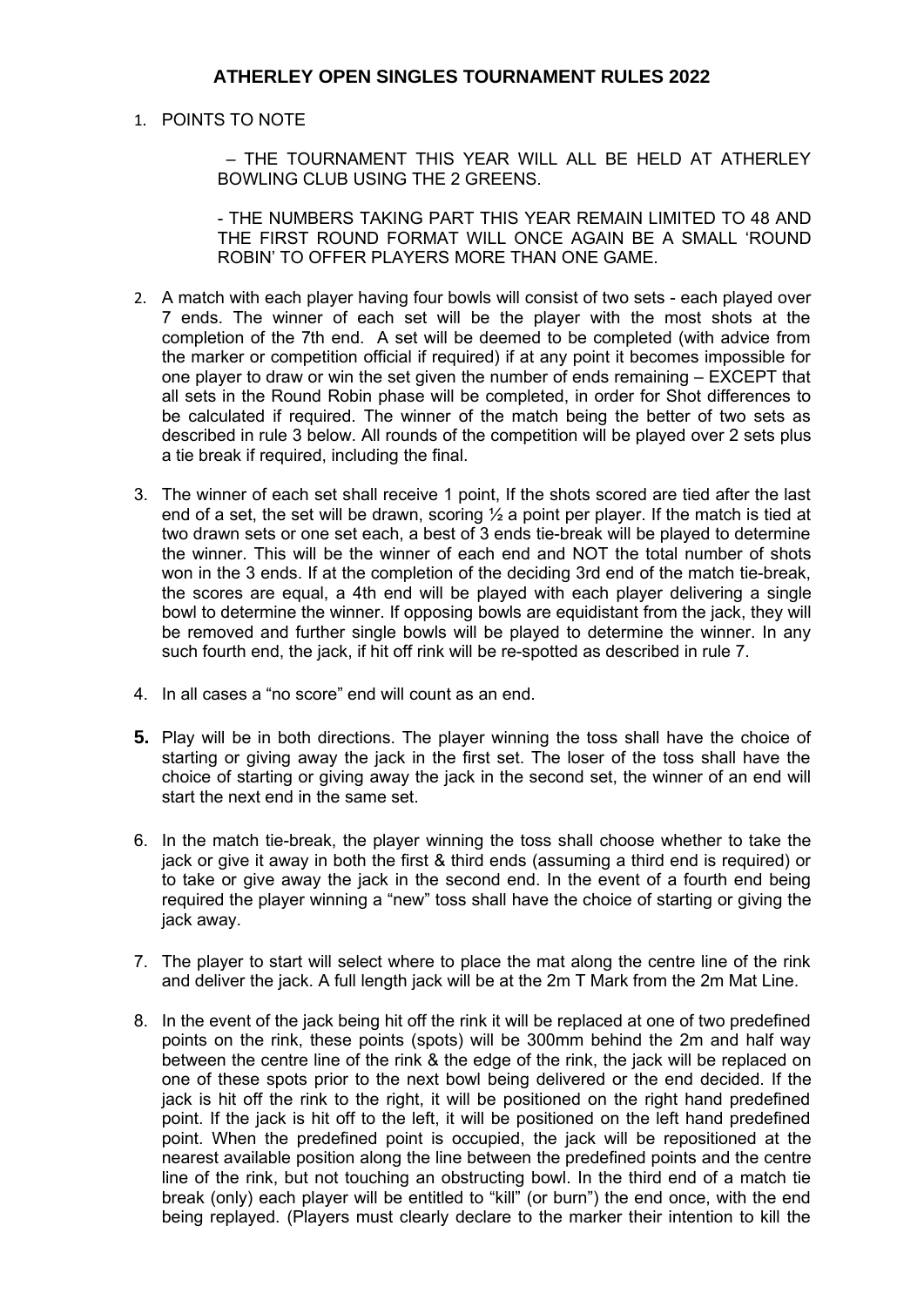end prior to the delivery of each bowl). Unless such a prior declaration is made and in all other circumstance there will be no dead ends and the re-spot rule (no 7) will apply.

- 9. The jack, when hit into the ditch within the rink width, will remain in play and not be repositioned.
- 10. Any bowl leaving the confines of the rink (except on delivery) and not a live toucher will be deemed to be dead and immediately removed.
- 11. A live rebounding jack within the confines of the rink but less than the minimum of 20m from the front edge of the mat will be repositioned at the appropriate predefined point as described at rule 7.
- 12. Measurements between the Jack, including a repositioned jack, and the live bowls will be carried out in the normal manner, players may request the marker to measure or may call an umpire or competent person at their own discretion, whose decision is final.
- 13. Play will be continuous a player may visit the head only after delivery of their third bowl. In very exceptional and limited circumstances such as at a key point in the game, a request to visit the head may be made to the marker, the marker must allow the players to visit the head once a request has been made. At this stage both players are entitled to visit the head if they so desire, this must be together and without undue delay. After such an exceptional visit, both players must return to the mat at the same time, this rule is in place only to speed up proceedings and to keep the tournament running on time.
- 14. Any Full Set of 4 Matching Bowls from the same original set can be used and need not contain an in-date bowls stamp to be valid.
- **15. All players should report to the Tournament Organiser on arrival at the venue to book in.**
- 16. **There will be no grace period for late arrivals under any circumstances, if players arrive late and miss their start time. The match shall be awarded to their opponent as a straight sets win with +10 shot difference.**
- 17. **The first round of the Competition shall consist of a Round Robin eliminator.** The field shall be of 48 players, split into 16 groups (A to P) of 3 players each. Players in a group shall play each other ONCE, in successive sessions, with the non-playing bowler carrying out the marking duties.
- 18. The winner of each Round Robin group shall be decided by the following criteria in order of precedence: Number of matches won, number of sets won, shot difference in sets 1 & 2. If no distinction can then be made, the players shall play one bowl each to a full length jack, nearest to the jack wins.
- 19. The Round Robin group winners shall proceed to the first Knockout phase (round of last 16). These games shall take place on a pre-arranged basis of A v B, C v D ...... up to O v P on the same day, following the Round Robin matches. Timings will be arranged according to rink space at the venue.
- 20. Coloured Bowls Stickers may be supplied by the organisers for the Quarter Finals stage onward. If so, "The Home" or first drawn player must play using Red Bowls Stickers and "The Away" or second drawn player must play using White Bowls Stickers.